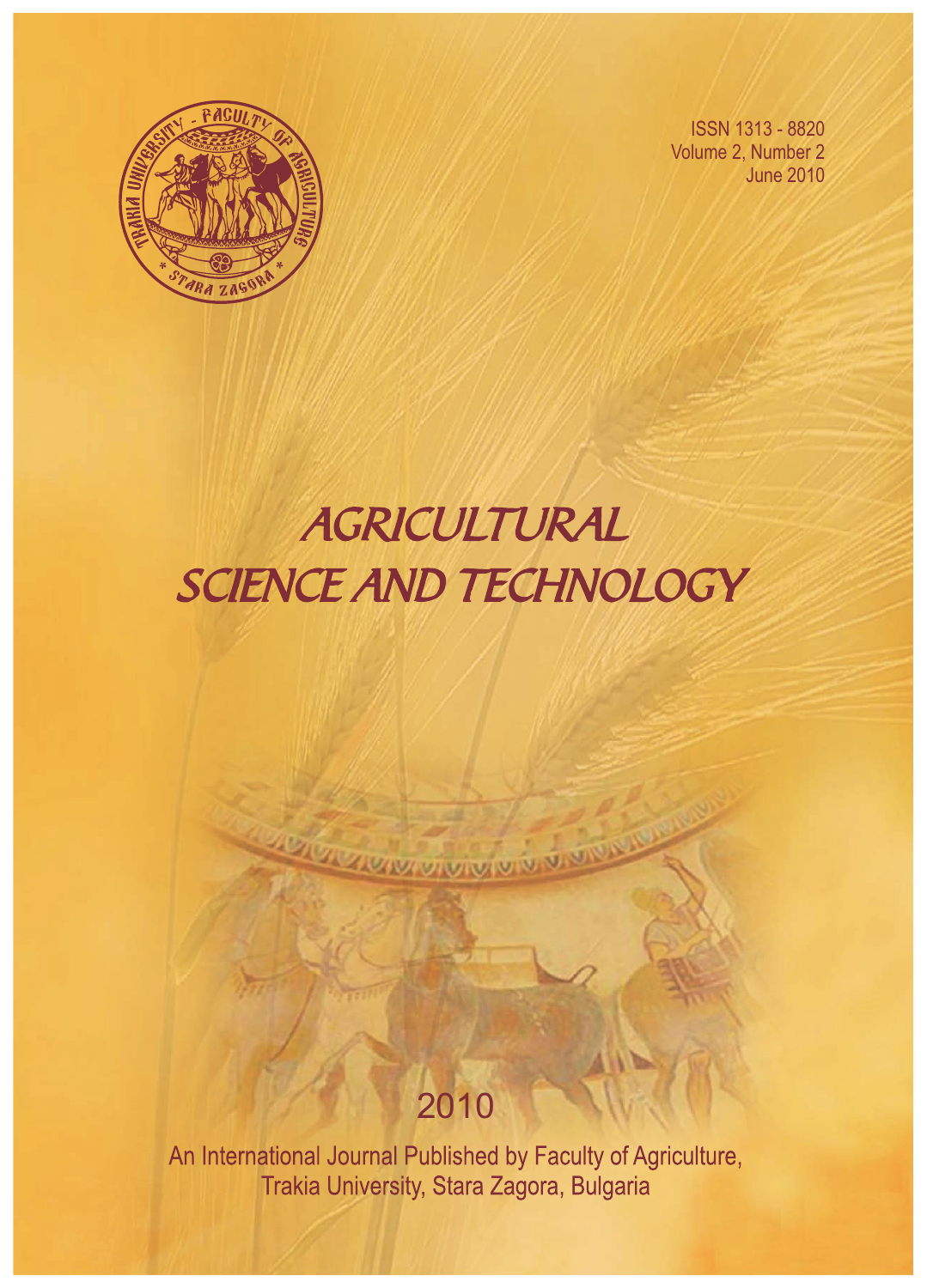#### **Editor-in-Chief**

Tsanko Yablanski Faculty of Agriculture Trakia University, Stara Zagora Bulgaria

### Co-Editor-in-Chief

Radoslav Slavov **Faculty of Agriculture** Trakia University, Stara Zagora **Bulgaria** 

#### **Editors and Sections**

#### **Genetics and Breeding**

Atanas Atanassov (Bulgaria) Ihsan Soysal (Turkey) Max Rothschild (USA) Stoitcho Metodiev (Bulgaria)

#### **Nutrition and Physiology**

Nikolai Todorov (Bulgaria) Peter Surai (UK) Zervas Georgios (Greece)

#### **Production Systems**

Dimitar Pavlov (Bulgaria) Dimitar Panaiotov (Bulgaria) Jordan Staikov (Bulgaria) Yuliana Yarkova (Bulgaria)

#### **Agriculture and Environment**

Georgi Petkov (Bulgaria) Ramesh Kanwar (USA)

#### **Product Quality and Safety**

Marin Kabakchiev (Bulgaria) Stefan Denev (Bulgaria)

#### **English Editor**

Yanka Ivanova (Bulgaria)

#### **Scope and policy of the journal**

Agricultural Science and Technology /AST/ – an International Scientific Journal of Agricultural and Technology Sciences is published in English in one volume of 4 issues per year, as a printed journal and in electronic form. The policy of the journal is to publish original papers, reviews and short communications covering the aspects of agriculture related with life sciences and modern technologies. It will offer opportunities to address the global needs relating to food and environment, health, exploit the technology to provide innovative products and sustainable development. Papers will be considered in aspects of both fundamental and applied science in the areas of Genetics and Breeding, Nutrition and Physiology, Production Systems, Agriculture and Environment and Product Quality and Safety. Other categories closely related to the above topics could be considered by the editors. The detailed information of the journal is available at the website. Proceedings of scientific meetings and conference reports will be considered for special issues.

#### **Submission of Manuscripts**

All manuscript written in English should be submitted as MS-Word file attachments via e-mail to ascitech@uni-sz.bg. Manuscripts must be prepared strictly in accordance with the detailed instructions for authors at the website

http://www.uni-sz.bg/ascitech/index.html and the instructions on the last page of the journal. For each manuscript the signatures of all authors are needed confirming their consent to publish it and to nominate on author for correspondence. They have to be presented by a submission letter signed by all authors. The form of the submission letter is available upon from request from the Technical Assistance or could be downloaded from the website of the journal. All manuscripts are subject to editorial review and the editors reserve the right to improve style and return the paper for rewriting to the authors, if necessary. The editorial board reserves rights to reject manuscripts based on priorities and space availability in the journal.

#### **Subscriptions**

Agricultural Science and Technology is published four times a year. The subscription price for institutions is 80 € and for personal subscription 30 € which

include electronic access and delivery. Subscription run for full calendar year. Orders, which must be accompanied by payment may be sent direct to the publisher:

#### Trakia University

Faculty of Agriculture, Bank account: UniCredit Bulbank, Sofia BIC: UNCRBGSF

IBAN: BG29UNCR76303100117681 With UniCredit Bulbank Stara Zagora

#### **Internet Access**

This journal is included in the Trakia University Journals online Service which can be found at www.uni-sz.bg.

#### **Copyright**

All rights reserved. No part of this publications may be translated into other languages, reproduced or utilized in any form or by any means, electronic or mechanical, including photocopying or any information storage and retrieval system without permission in writing from the publisher.

#### **Address of Editorial office**:

Agricultural Science and Technology Faculty of Agriculture, Trakia University Student's campus, 6000 Stara Zagora Bulgaria Telephone.: +359 42 699330 +359 42 699446 http://www.uni-sz.bg/ascitech/index.html

#### **Technical Assistance:**

Nely Tzvetanova Telephone.: +359 42 699446 E-mail: ascitech@uni-sz.bg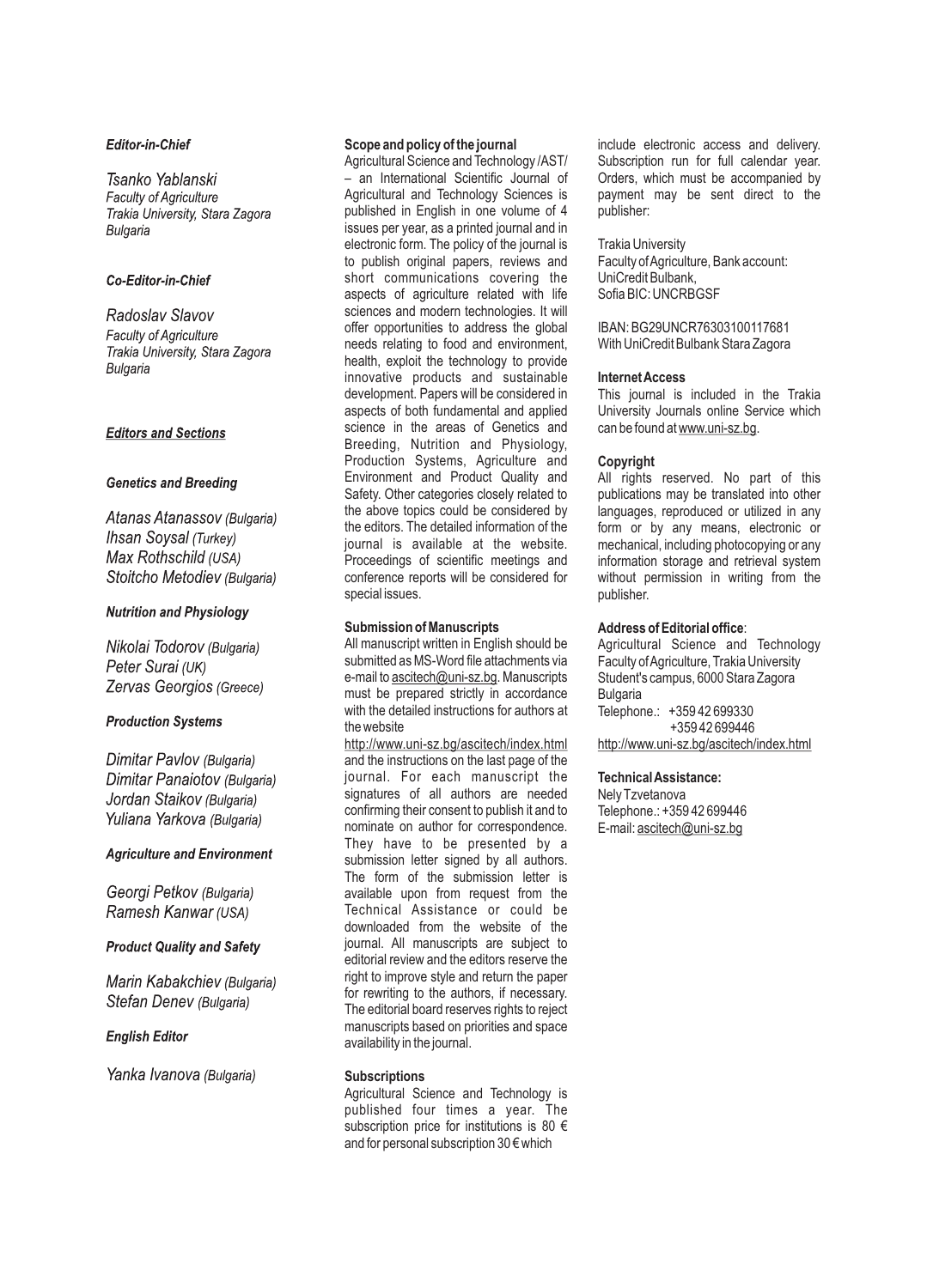**ISSN 1313 - 8820** 

2, Number 2 June 2010



# AGRICULTURAL SCIENCE AND TECHNOLOGY

## 2010

An International Journal Published by Faculty of Agriculture, Trakia University, Stara Zagora, Bulgaria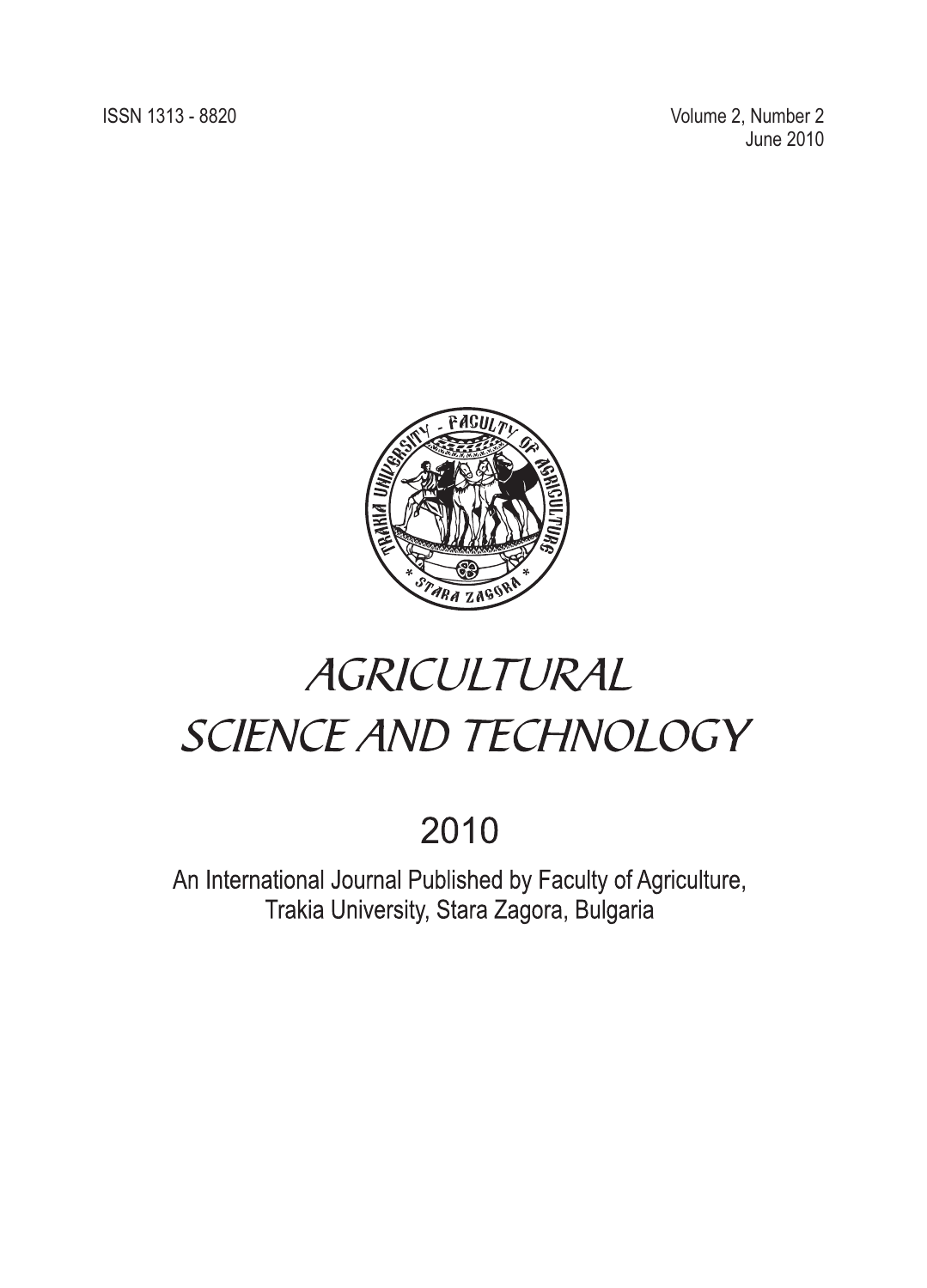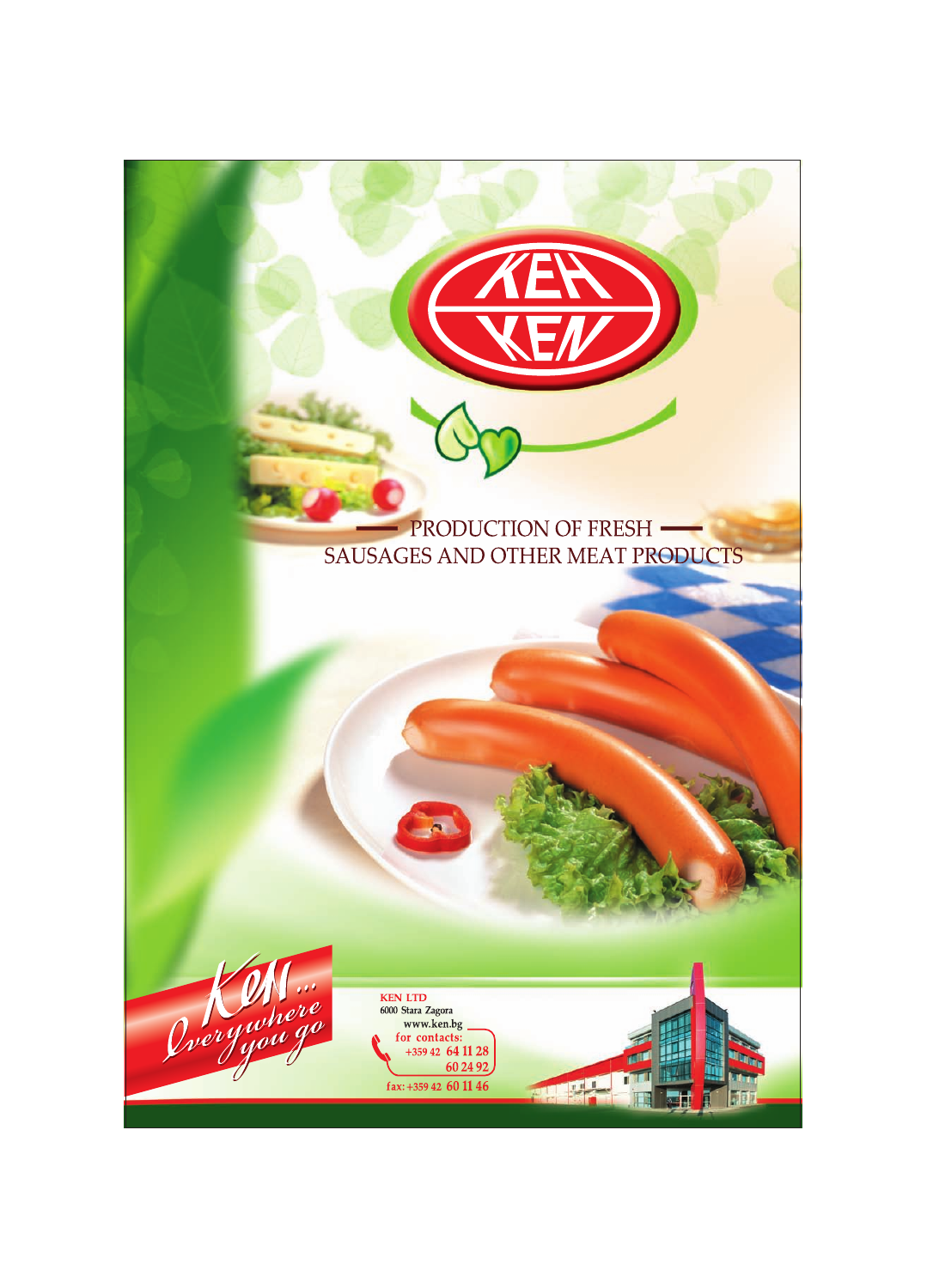Production Systems

## **Daily dynamics of the essential oils of** *Rosa damascena***Mill. and** *Rosa alba* **L**.

### A. Dobreva\*, N. Kovacheva

Institute of roses and aromatic plants, Osvobozhdenie 49, 6100 Kazanlak, Bulgaria

*Abstract. The dynamics of the essential oils of Rosa damascena Mill. and Rosa alba L. within a day period has been measured. It has been found that the two genotypes have the same rhythm in the release of volatile emissions. In the context of meteorological conditions the maximum of oil of the pink rose was reached at 8 o'clock (0.275 %), and that of the white rose – at 12 o'clock (0.216%). The quality and quantity changes in oil run parallel. The white rose has the potential to synthesize a high percentage of terpene alcohols – up to 43.97% (compared to 42.48% for the pink rose), but is more unstable in this potential.*

**Keywords:***Rosa damascena*Mill., *Rosa alba* L., essential oil, dynamics

main genotypes in our rose production. The first one is the raw in 2009 at the Institute of roses and essential oil plants, Kazanlak.<br>general for the production of the famous Bulgarian rose oil. The The raw material used w material for the production of the famous Bulgarian rose oil. The The raw material used was fresh blossoms of pink (*R. damascena*<br>Second type has been provoking increasingly greater interest in Mill.) and white (*R. alba* second type has been provoking increasingly greater interest in Mill.) and white (*R. alba* L.) oil-bearing roses, in their IV-V stage of second type has been provoking increasingly greater interest in Mill.) and white (*R* recent years – globally, its essential oil has been defined as "original, development. The plantations were in the experimental field of the recent years – globally, its essential oil has been defined as "original, develop exclusively fine, only suitable for the highest perfumery" (Degraff, 2002). Rose oil is mainly localized on the surface in the epidermis day: at 6 a.m, 8 a.m, 10 a.m, 12 noon and 4 p.m. and distillation was 1<br>2002). Rose oil is mainly localized on the surface in the epidermis day: at 6 a.m, layer, and less in the blossom parenchyma (Mihailova et al., 1977), performed immediately after that. Other data was recorded for the late was recorded for the late was recorded for the atmosphere it has been same hours: a and from there it easily evaporates into the atmosphere. It has been same hours: air temperature, air humidity, clouds and wind the proven that the fragrance emissions of the essential-oil plants take values for which were proven that the fragrance emissions of the essential-oil plants take values for which were taken from the Meteorological station in place according to a definite pattern which depends on the abiotic Kazanlak, which is posi place according to a definite pattern which depends on the abiotic Kazanlak, which is positioned on the grounds of the Institute. The protocording to the weight factors and endogenous physiological mechanisms and the tissue moisture<br>where the oil is denosited (Jakobsen and Olsen, 1994; Sangwan et method. where the oil is deposited (Jakobsen and Olsen, 1994; Sangwan et method.<br>al. 2001). This model is of theoretical and commercial interest The content of essential oil in the raw material was determined al., 2001). This model is of theoretical and commercial interest.<br>Thorough understanding of the biological and physiological by distillation, done in a Clevenger apparatus, with the following Thorough understanding of the biological and physiological by distillation, done in a Clevenger apparatus, with the following unoperties of the rose is an important prerequisite for the successful parameters: quantity of t properties of the rose is an important prerequisite for the successful parameters: quantity of the sample - 200 g, hydromodule 1:4, speed work with this plant. On the other hand, the dynamics of oil in the  $3-4$  ml/min, du work with this plant. On the other hand, the dynamics of oil in the  $\frac{3-4 \text{ ml/min}}{4}$ , duration 2,5 h. The essential oil was measured in ml and this plant. On the other hand, the dynamics of oil in the  $\frac{3-4 \text{ ml/min}}{4}$  af blossom is a factor, which determines the quantity and quality of the after eliminating the moisture of the raw material factor, it was blossom is a factor, it was blocked and the release of volatile calculated again in pe resulting essential oil. The changes in the release of volatile calculated again in percentage of the absolute dry matter (ADM).<br>components in the essential-oil crops are connected with the time of The chemical analysis wa components in the essential-oil crops are connected with the time of The chemical analysis was performed through gas<br>activity of the pollinating insects (Jakobsen and Olsen 1994) chromatography on a PYE UNICAM apparatus by activity of the pollinating insects (Jakobsen and Olsen, 1994), chromatography on a PYE UNICAM apparatus by means of a flame<br>temperature (Sagae et al., 2008), light (Dundareva et al., 2004), conization detector in the foll temperature (Sagae et al., 2008), light (Dundareva et al., 2004), conization detector in the following conditions: capillary column temperature (Sagae et al., 2008), light (Dundareva et al., 2004), consistent (Shalit et al phase of blossom development (Shalit et al., 2003), mechanism of ECONO-CAPTMECTM (30m n 0.32 mm; film thickness 0.20 µm);<br>evaporation (Sagae et al., 2008), the general meteorological data for temperature program: from 70°C evaporation (Sagae et al., 2008), the general meteorological data for temperature program: from 70°C-230°C, with a speed increment of the day (Staykov and Zolotovitch, 1956) and the general  $8^{\circ}$ C; temperature of injecto the day (Staykov and Zolotovitch, 1956) and the general 8°C; temperature of injector: 300°C. Injected volume 0.1 µl. Carrier<br>physiological state of the plant (Jakobsen and Olsen, 1994; gas & hydrogen, flow rate 1.3 ml/min. physiological state of the plant (Jakobsen and Olsen, 1994; Sangwan et al., 2001).

*Rosa damascena Mill. and Rosa gallica* L., but only refer to the calculated quantition factor.<br>
content of oil in the blossom while the quality is determined correction factor. content of oil in the blossom, while the quality is determined according to indirect indices (Staykov and Zolotovitch, 1956, Nazarenko, 1978). For *Rosa alba* L. such information is not available. Having in mind the types of differences in roses, the **Results and discussion** specifics in their biochemistry and physiology (Bugorskiy and Beznishenko, 1984), such a study is necessary and timely.

#### **Introduction Material and methods**

*Rosa damascena* Mill. (pink) and *Rosa alba* L. (white) are the **The experiment was conducted at the time of mass blossoming**<br>a genotypes in our rose production. The first one is the raw in 2009 at the Institute of roses

identified during the period of retention and authentic substances References contain data about the optimum moment for picking (references) were used for the sake of accuracy. They were<br>a damascena Mill and Rosa gallica Lubut only refer to the calculated quantitatively on the basis of th

The survey was carried out after a period of sudden dry spell

\* e-mail: anadobreva@abv.bg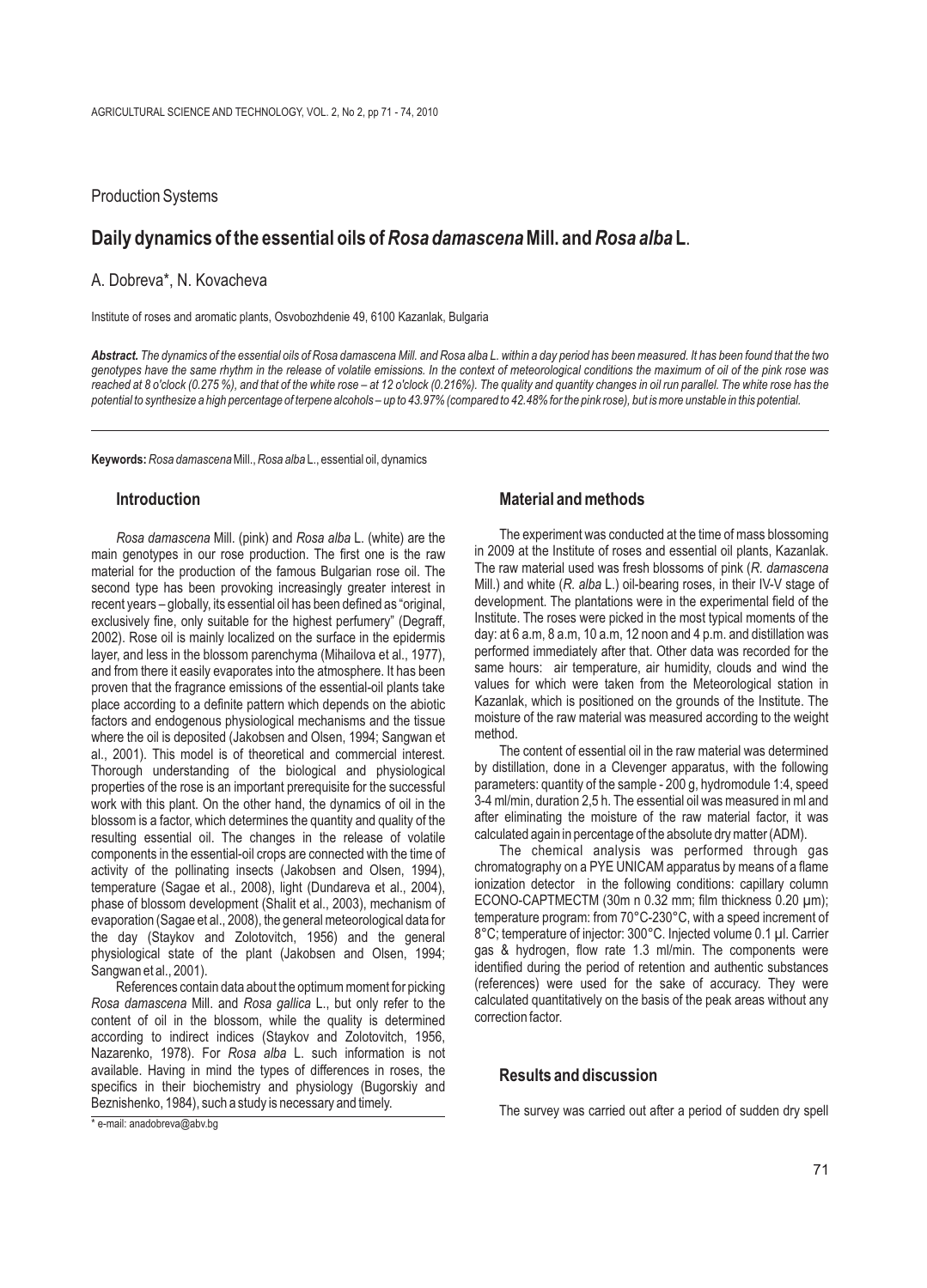| Picking time    | Temperature<br>°C | Relative air humidity,<br>$\%$ | Clouds force,<br>Wind, speed | Wind, speed         | <b>Essential oil content,%</b> |                    |  |
|-----------------|-------------------|--------------------------------|------------------------------|---------------------|--------------------------------|--------------------|--|
|                 |                   |                                |                              | (m/s) and direction | R. alba L.                     | R. damascena Mill. |  |
| 6h              | 12.2              | 68                             | 5                            | 3.E                 | $0.088 \pm 0.029$              | $0.147 \pm 0.000$  |  |
| 8 h             | 16.8              | 66                             | 5                            | 3.E                 | $0.167 \pm 0.016$              | $0.275 \pm 0.017$  |  |
| 10 <sub>h</sub> | 20                | 60                             | 5                            | 3.E                 | $0.162 \pm 0.014$              | $0.226 \pm 0.044$  |  |
| 12 <sub>h</sub> | 19.8              | 58                             |                              | 6. NW               | $0.216 \pm 0.016$              | $0.216 \pm 0.044$  |  |
| 16h             | 18                | 70                             |                              | Quiet               | $0.118 \pm 0.000$              | $^\star$           |  |

**Table 1:** Quantity changes of the essential oil in the blossom of *R. alba* L. and *R. damascena* Mill at different points of the day

 $*$  - no available data,  $E$  – east, NW- north-west

had set in, and a rise in the morning temperatures (1<sup>-st</sup> and 2<sup>-nd</sup> June). content due to evaporation loss.<br>The day of the survey was a mild day, fairly cloudy, without the typical Parallel with the quantitative changes The day of the survey was a mild day, fairly cloudy, without the typical morning dew ( $3<sup>rd</sup>$  June). The quantitative changes of the essential oil almost the same. Thus the oil content increased abruptly and at 8 minimum (from 6.9-11.9%, while with *R. damasneu*<br>a.m. the recorded quantities were double. This is the peak time for variation is within a narrow range (fr a.m. the recorded quantities were double. This is the peak time for variation is within a narrow range (from 13.7-19.9%).<br>the pink rose. The increased rate was 1.9 times. For the white rose The components of stearopten ret the pink rose. The increased rate was 1.9 times. For the white rose morning values, and the relative humidity had reached levels which 1978; Picone et al., 2004), and which involves a mass blossoming in the morning hours of the day and an afternoon decrease in the a sign of instability. (1.07-2.64).

With time the content of terpene alcohols (TA) in the blossom increased to a certain maximum, and then it fell to the initial levels in the context of meteorological conditions are given in Table 1. The increased to a certain maximum, and then it fell to the initial levels data shows that in both types the morning content of oil was still very (Table 2) data shows that in both types the morning content of oil was still very (Table 2). With both types geraniol is at its highest, but with *R. alba* L<br>low. As the day grew and air temperatures increased, the relative it is 3 low. As the day grew and air temperatures increased, the relative it is 3 times as much as the citronelol+nerol. With the white rose the humidity decreased, but the clouds and the light wind remained increase for citronelo humidity decreased, but the clouds and the light wind remained increase for citronelol+nerol reaches double the value of the almost the same. Thus the oil content increased abruptly and at 8 minimum (from 6.9-11.9%, while

the increase continued until noon, and the peak was 2.9 times as probably due to the weak evaporation. If we trace the values for the high as the minimum. At 4 p.m. the temperature was within the terpene alcohols/hydrocarb high as the minimum. At 4 p.m. the temperature was within the terpene alcohols/hydrocarbons ratio (TA/HC) as a quality criterion, morning values, and the relative humidity had reached levels which we will see that the most were favourable for the roses. The oil content, however, was lower a.m. (Figure 1). The white rose demonstrates better behaviour in this than in the morning samples, and this can be explained by the 24-<br>respect – the maxim respect – the maximum value for TA/HC reaches 2.64 (2.00 for the pink rose). At the same time the damascene demonstrates greater hour endogenous mechanism of blossoming, which is a proven fact pink rose). At the same time the damascene demonstrates greater<br>for R.damascena Mill. (Staykov and Zolotovich, 1956; Nazarenko, stability – the variation ampl for *R.damascena Mill.* (Staykov and Zolotovich, 1956; Nazarenko, stability – the variation amplitude is very narrow (1.21-2.00), while 1978; Picone et al., 2004), and which involves a mass blossoming in with the Alba the



**Figure 1.** TA/HC ratio values in the essential oil of *R. alba* L. and *R. damascena* Mill. at different times of the day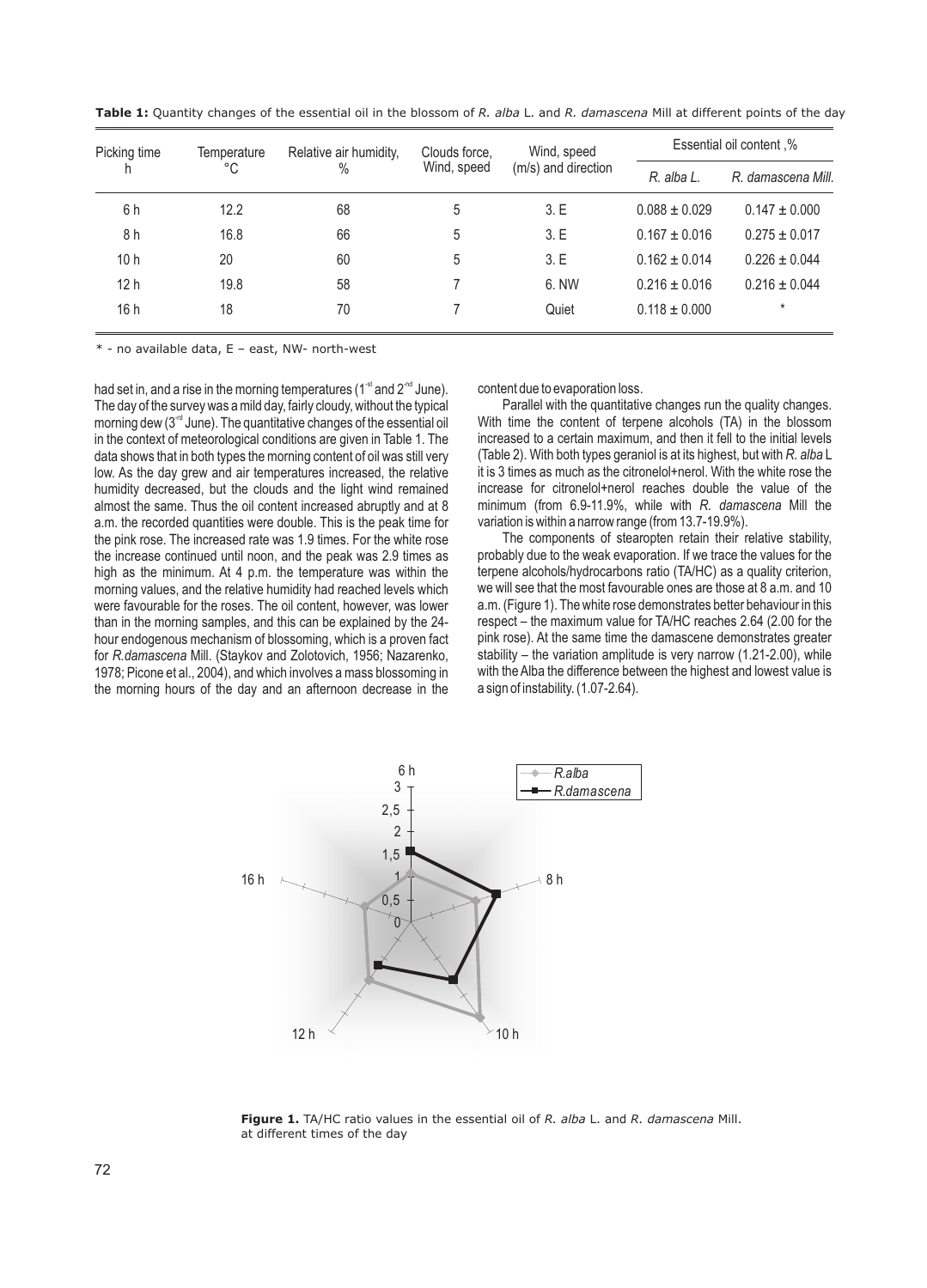| Typical ingredients of the rose oil, % | $\mathcal{C}^3$<br>Trykozan         |              |  | 86<br>2020 10:00<br>2020 10:00                                 |  |                         |  | 3.465<br>1.87<br>2.13<br>3.13                                   |  |  |
|----------------------------------------|-------------------------------------|--------------|--|----------------------------------------------------------------|--|-------------------------|--|-----------------------------------------------------------------|--|--|
|                                        | $\Omega^{\text{SL}}$<br>Heneikozan, |              |  | 15.68<br>11.33<br>11.03<br>16.01                               |  |                         |  | 06 4 5 6<br>06 4 6 6<br>0 6 7 6 6                               |  |  |
|                                        | $C^{50}$<br>Eykozan,                |              |  | ន្ត<br>ខ្លួ ខ្លួ ខ្លួ <del>ប្</del><br>ខ្លួ ស ស ស              |  |                         |  | 7. 9. 9. 9.<br>7. 9. 9. 9.<br>7. 9. 9. 9.                       |  |  |
|                                        | $C^{18}$<br>Nonadekan,              |              |  | 9 7 2 3 9 9<br>9 7 2 3 9 9<br>9 8 7 7 9 9                      |  |                         |  | $\begin{array}{c} 11.78 \\ 10.32 \\ 12.39 \\ 13.59 \end{array}$ |  |  |
|                                        | Heptadekan,                         |              |  | 21<br>21<br>21<br>21<br>21<br>21<br>20<br>20<br>20<br>20<br>20 |  |                         |  | 22 22 23 24<br>22 22 22 23 24                                   |  |  |
|                                        | Eugenol                             |              |  |                                                                |  |                         |  | ភ<br>ខី ភី ងី នី<br>ខី ខី ខី                                    |  |  |
|                                        | Geranilaceta                        |              |  | 8 3 3 5 8<br>8 9 9 7 8<br>8 9 9 7 8                            |  |                         |  | $7.88$<br>$7.88$<br>$7.88$                                      |  |  |
|                                        | <b>Gariophylle</b>                  |              |  | $3.378$<br>$3.48$<br>$7.4$<br>$7.4$<br>$7.4$                   |  |                         |  |                                                                 |  |  |
|                                        | Damascenone                         |              |  | 888588                                                         |  |                         |  | 8 8 7 8<br>0 0 0 0<br>0 0 0 0                                   |  |  |
|                                        | Geranial                            |              |  | 825 826<br>825 826<br>825 826                                  |  |                         |  | 0.1.66<br>1.66<br>1.07                                          |  |  |
|                                        | Geraniol                            |              |  | 19.89<br>23.67<br>23.23<br>17.57                               |  |                         |  | 19.41<br>22.58<br>23.06<br>19.04                                |  |  |
|                                        | nerol<br>Citonelol+                 |              |  |                                                                |  |                         |  | 18 81<br>19 91 24<br>13 70<br>13 70                             |  |  |
|                                        | lodools<br>Phenylethyl              |              |  | 등 8 년 8 8<br>- 8 년 9 8 8                                       |  |                         |  |                                                                 |  |  |
|                                        | rose oxide<br>Trans                 |              |  | $* * * * \circ$                                                |  |                         |  | 2020<br>2020<br>2020                                            |  |  |
|                                        | rose oxide<br>Cis                   |              |  | ទី ៖ ទី១៩<br>ទី ៖ ទី១៩                                         |  |                         |  | ភ្នំ ដូច<br>ក្នុង ដូច                                           |  |  |
|                                        | <b>Linalol</b>                      |              |  | 7.5558                                                         |  |                         |  |                                                                 |  |  |
|                                        | Ethanol                             |              |  | 5888.                                                          |  |                         |  | 8 8 8 8<br>8 8 8 8                                              |  |  |
| Picking time, h                        |                                     |              |  |                                                                |  |                         |  | ဖ ∞ ္ ပ္                                                        |  |  |
| Geuotype                               |                                     | Rosa alba L. |  |                                                                |  | .IIIM<br>Buesseurep eso |  |                                                                 |  |  |

Table 1: Chemical composition of the essential oil of R. alba L. and R. damascena Mill at different times of the day **Table 1:** Chemical composition of the essential oil of *R. alba* L. and *R. damascena* Mill at different times of the day

 $\parallel$ 

 $\parallel$ 

\* - unidentified component \* - unidentified component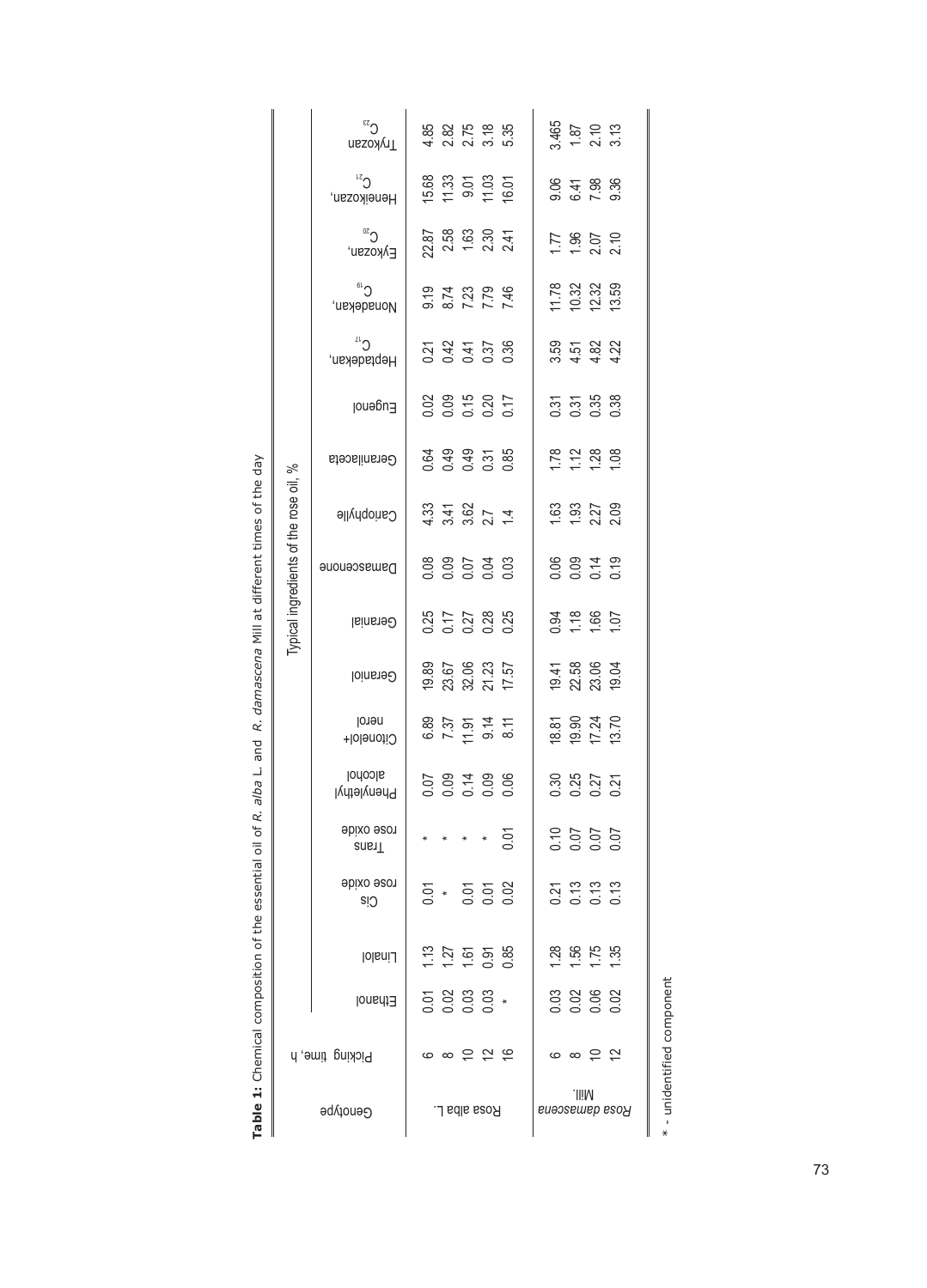The content of the essential oil for *R. alba* L. follows a pattern of<br>variation in a 24-hour period, parallel with that of *R. damascena* Mill.<br>The highest percentage is typical of the morning hours after 6 a.m. In<br>modera

**Bugorskii P and Beznishenko E, 1984. Peculiarities of the oil Shalit M, Guterman I, Volpin H, Bar E, Tamari T, Menda N, Adam formation process in some sorts of roses, VNIIEMK, Simferopol, Shalit M, Guterman I, Volpin H, Bar E, Tamari T, Menda N, Adam <b>Z, Zamir D, Vainstein A, Weis** 

the Bulgarian National Association of essential oil perfumery and cosmetics, 4/5, 75, (Bg). cosmetics, 4/5, 75, (Bg).<br> **Dudareva N, Pyrchesky E.and Gershenzon J,** 2004. **Rose Petals. Plant Physiology, 131, 1** – 9.<br> **Staykov V and Zolotovich G, 1956**. Dyna

Biochemistry of plant volatiles. Plant Physiology, 135, 1893 –

**Conclusion Conclusion Jakobsen H and Olsen C, 1994. Influence of climatic factors on** emission of flower volatiles in situ. Planta, 192 (3), 365 – 371.

Endogenous Volatile Profile of *Petunia axillaris.* Bioscience, Biotechnology, Biochemistry, 72 (1), 110 – 115.

**References Sangwan N, Farooqi A, Shabih F and Sangwan R,** 2001. Regulation of essential oil production in plants. Plant Growth Regulation. 34 (1). 3-21.

**Z, Zamir D, Vainstein A, Weis D, Pichersky E and Lewinsohn E, 2003. Volatile ester formation in Roses. Identification on an Acetyl-Degraff K,** 2002. Roses beyond the beginnings of time, Bulletin of 2003. Volatile ester formation in Roses. Identification on an Acetyl-<br>The Bulgarian National Association of essential oil perfumery and Coenzyme A. Gerani

**Staykov V and Zolotovich G,** 1956. Dynamics of the essential oil in the blossoms of the Kazanlak oil-bearing rose (R. damascena Mill.). 1902. Research on plant growing of the institutes of MA, v. X, 155 – 170, (Bg).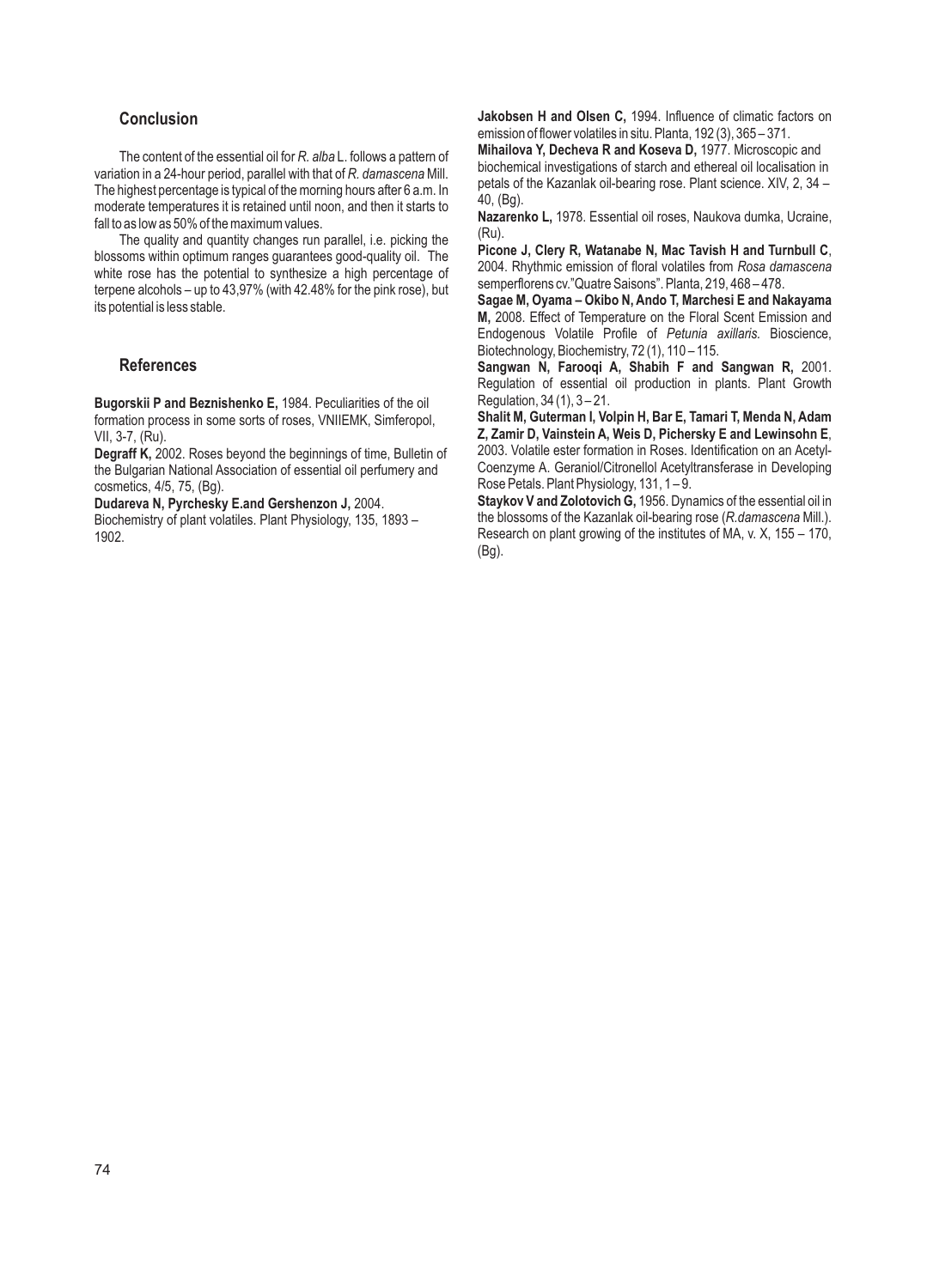#### *Instruction for authors*

#### **Preparation of papers**

Papers shall be submitted at the editorial office typed on standard typing pages (A4, 30 lines per page, 62 characters per line). The editors recommend up to 15 pages for full research paper ( including abstract references, tables, figures and other appendices)

**The manuscrip**t should be structured as follows: Title, Names of authors and affiliation address, Abstract, List of keywords, Introduction, Material and methods, Results, Discussion, Conclusion, Acknowledgements (if any), References, Tables, Figures.

**The title** needs to be as concise and informative about the nature of research. It should be written with small letter /bold, 14/ without any abbreviations.

**Names and affiliation of authors** The names of the authors should be presented from the initials of first names followed by the family names. The complete address and name of the institution should be stated next. The affiliation of authors are designated by different signs. For the author who is going to be corresponding by the editorial board and readers, an E-mail address and telephone number should be presented as footnote on the first page. Corresponding author is indicated with \*.

**Abstract** should be not more than 350 words. It should be clearly stated what new findings have been made in the course of research. Abbreviations and references to authors are inadmissible in the summary. It should be understandable without having read the paper and should be in one paragraph.

**Keywords:** Up to maximum of 5 keywords should be selected not repeating the title but giving the essence of study. **The introduction** must answer the following questions: What is known and what is new on the studied issue? What necessitated the research problem, described in the paper? What is your hypothesis and goal ?

**Material and methods:** The objects of research, organization of experiments, chemical analyses, statistical and other methods and conditions applied for the experiments should be described in detail. A criterion of sufficient information is to be

possible for others to repeat the experiment in order to verify results.

**Results** are presented in understandable tables and figures, accompanied by the statistical parameters needed for the evaluation. Data from tables and figures should not be repeated in the text. **Tables** should be as simple and as few as possible. Each table should have its own explanatory title and to be typed on a separate page. They should be outside the main body of the text and an indication should be given where it should be inserted.

**Figures** should be sharp with good contrast and rendition. Graphic materials should be preferred. Photographs to be appropriate for printing. Illustrations are supplied in colour as an exception after special agreement with the editorial board and possible payment of extra costs. The figures are to be each in a single file and their location should be given within the text

**Discussion:** The objective of this section is to indicate the scientific significance of the study. By comparing the results and conclusions of other scientists the contribution of the study for expanding or modifying existing knowledge is pointed out clearly and convincingly to the reader. **Conclusion:** The most important consequences for the science and practice resulting from the conducted research should be summarized in a few sentences. The conclusions shouldn't be numbered and no new paragraphs be used. Contributions are the core of conclusions. **References:**

In the text, references should be cited as follows: single author: Sandberg (2002); two authors: Andersson and Georges (2004); more than two authors: Andersson et al.(2003). When several references are cited simultaneously, they should be ranked by chronological order e.g.: (Sandberg, 2002; Andersson et al., 2003; Andersson and Georges, 2004). References are arranged alphabetically by the name of the first author. If an author is cited more than once, first his individual publications are given ranked by year, then come publications with one co-author, two co-authors, etc. The names of authors, article and journal titles in the Cyrillic or alphabet different from Latin, should be transliterated into Latin and article titles should be translated into English. The original language of articles and books translated into English is indicated in

parenthesis after the bibliographic reference (Bulgarian = Bg, Russian = Ru, Serbian = Sr, if in the Cyrillic, Mongolian = Mo, Greek = Gr, Georgian = Geor., Japanese = Jа, Chinese = Ch, Arabic = Аr, etc.)

The following order in the reference list is recommended:

**Journal articles:** Author(s) surname and initials, year. Title. Full title of the journal, volume, pages. Example:

**Simm G, Lewis RM, Grundy B and Dingwall WS**, 2002. Responses to selection for lean growth in sheep. Animal Science, 74, 39-50

**Books:** Author(s) surname and initials, year. Title. Edition, name of publisher, place of publication. Example: **Oldenbroek JK**, 1999. Genebanks and the conservation of farm animal genetic resources, Second edition. DLO Institute for Animal Science and Health, Netherlands.

**Book chapter or conference proceedings:** Author(s) surname and initials, year. Title. In: Title of the book or of the proceedings followed by the editor(s), volume, pages. Name of publisher, place of publication. Example:

**Mauff G, Pulverer G, Operkuch W, Hummel K and Hidden C**, 1995. C3 variants and diverse phenotypes of unconverted and converted C3. In: Provides of the Biological Fluids (ed. H. Peters), vol. 22, 143-165, Pergamon Press. Oxford, UK.

**Todorov N and Mitev J**, 1995. Effect of level of feeding during dry period, and body condition score on reproductive performance in dairy cows,  $IX$ <sup>th</sup> International Conference on Production Diseases in Farm Animals, Sept.11 – 14, Berlin, Germany, p. 302 (Abstr.). **Thesis:**

**Penkov D**, 2008. Estimation of metabolic energy and true digestibility of amino acids of some feeds in experiments with muscus duck (Carina moshata, L). Thesis for DSc. Agrarian University, Plovdiv, 314 pp.

The Editorial Board of the Journal is not responsible for incorrect quotes of reference sources and the relevant violations of copyrights.